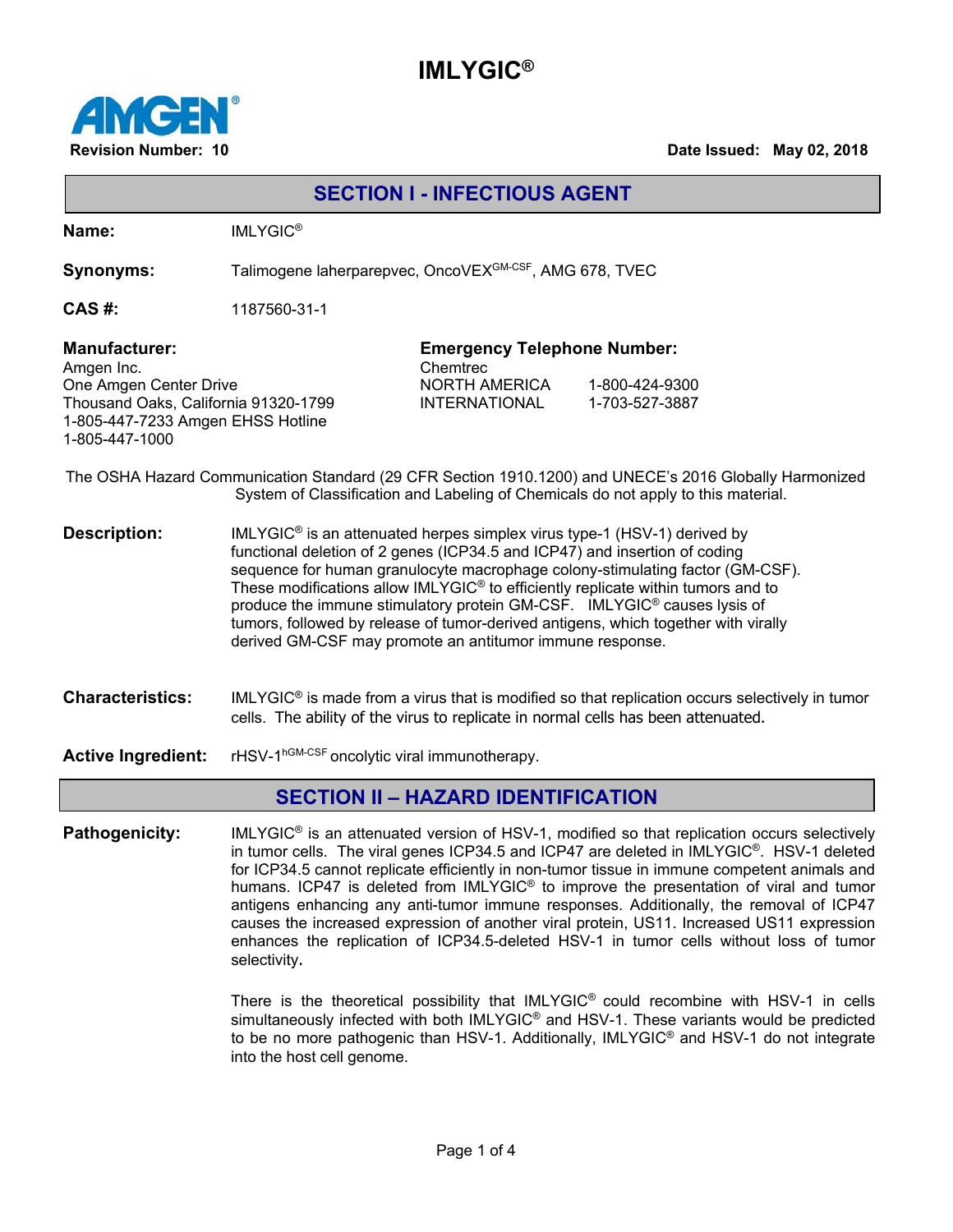# **IMLYGIC®**



## **Revision Number: 10 Date Issued: May 02, 2018**

| <b>Host Range:</b>                                | Humans                                                                                                                                                                                                                                                                                                                                                                                                                                                                                                                                                                                                                             |  |  |  |
|---------------------------------------------------|------------------------------------------------------------------------------------------------------------------------------------------------------------------------------------------------------------------------------------------------------------------------------------------------------------------------------------------------------------------------------------------------------------------------------------------------------------------------------------------------------------------------------------------------------------------------------------------------------------------------------------|--|--|--|
| <b>Infectious</b><br>Dose:                        | IMLYGIC <sup>®</sup> is provided in single use vials of 1 mL each in two different concentrations,<br>Product 10 <sup>6</sup> (1 million) PFU/mL or 10 <sup>8</sup> (100 million) PFU/mL containing:<br>Phosphate Buffer Solution<br>102mM<br>Sodium Chloride<br>145mM<br>Sorbitol<br>$2\%$ (w/v)<br>Myo-inositol<br>4% ( $W/V$ )<br>pH 7.4                                                                                                                                                                                                                                                                                        |  |  |  |
| Mode of<br><b>Transmission:</b>                   | Accidental exposure may occur during the manufacture of drug product, during the handling<br>and administration of drug product by healthcare providers, or due to close contact with<br>treated patients. Accidental exposure to IMLYGIC <sup>®</sup> may include: accidental spills and/or<br>splashing of mucous membranes, accidental needlestick, direct contact of skin with injected<br>lesions, the inside of protective dressings, or physical contact with body fluids of treated<br>patients, during preparation and administration of injections, dressing changes or close<br>physical contact with treated patients. |  |  |  |
|                                                   | Incubation Period: The incubation period for HSV-1 is 7-10 days. The incubation period for IMLYGIC <sup>®</sup> has not<br>been determined, but none of the modifications made to HSV-1 in the construction of<br>IMLYGIC <sup>®</sup> are expected to change this incubation period.                                                                                                                                                                                                                                                                                                                                              |  |  |  |
| <b>Communicability:</b>                           | IMLYGIC <sup>®</sup> virus is attenuated and has limited replicative capacity in normal cells in vivo.<br>HSV-1 is fragile and readily inactivated by desiccation, lipid solvents and mild detergents.<br>HSV-1 is thought to be transmitted via contact with infected secretions, mucous membranes,<br>or skin.                                                                                                                                                                                                                                                                                                                   |  |  |  |
| <b>SECTION III - DISSEMINATION</b>                |                                                                                                                                                                                                                                                                                                                                                                                                                                                                                                                                                                                                                                    |  |  |  |
|                                                   |                                                                                                                                                                                                                                                                                                                                                                                                                                                                                                                                                                                                                                    |  |  |  |
| Zoonosis:                                         | None                                                                                                                                                                                                                                                                                                                                                                                                                                                                                                                                                                                                                               |  |  |  |
| <b>Vectors:</b>                                   | None                                                                                                                                                                                                                                                                                                                                                                                                                                                                                                                                                                                                                               |  |  |  |
|                                                   | <b>SECTION IV - STABILITY AND VIABILITY</b>                                                                                                                                                                                                                                                                                                                                                                                                                                                                                                                                                                                        |  |  |  |
| Drug<br><b>Susceptibility:</b>                    | IMLYGIC <sup>®</sup> is sensitive to anti-viral drugs such as acyclovir, valacyclovir, famciclovir, and<br>cidofovir.                                                                                                                                                                                                                                                                                                                                                                                                                                                                                                              |  |  |  |
| <b>Drug Resistance:</b>                           | None                                                                                                                                                                                                                                                                                                                                                                                                                                                                                                                                                                                                                               |  |  |  |
| <b>Susceptibility to</b><br><b>Disinfectants:</b> | IMLYGIC <sup>®</sup> is susceptible to common disinfectants and cleaning agents such as 2.5%<br>bleach, 70% isopropyl alcohol, 0.8% vesphene, or 0.8% LpH all reduced IMLYGIC <sup>®</sup> infectivity<br>by more than 6 logs within 1 minute.                                                                                                                                                                                                                                                                                                                                                                                     |  |  |  |
| <b>Physical</b><br>Inactivation:                  | Temperature of greater than 56° C maintained for 30 minutes eliminates infectivity, readily<br>inactivated by lipid solvents, exposure to pH of less than 4.                                                                                                                                                                                                                                                                                                                                                                                                                                                                       |  |  |  |
| <b>Survival Outside</b><br>Host:                  | Like HSV-1, IMLYGIC <sup>®</sup> is not expected to survive for long periods outside the host<br>under normal environmental conditions.                                                                                                                                                                                                                                                                                                                                                                                                                                                                                            |  |  |  |
|                                                   | Page 2 of 4                                                                                                                                                                                                                                                                                                                                                                                                                                                                                                                                                                                                                        |  |  |  |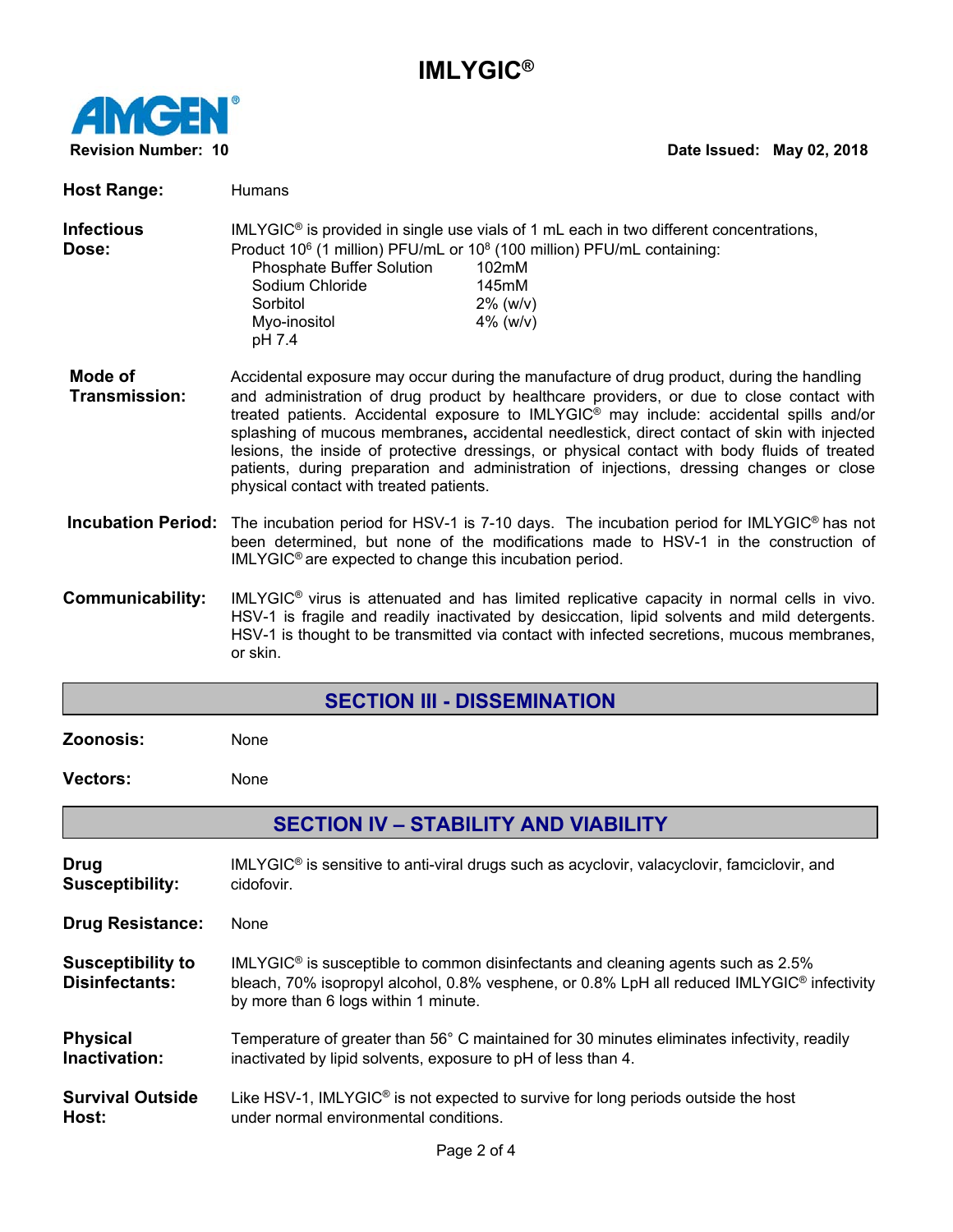## **IMLYGIC®**



#### **Revision Number: 10 Date Issued: May 02, 2018**

| <b>SECTION V - FIRST AID/MEDICAL</b>                       |                                                                                                                                                                                                                                                                                                                                                                                                                                                                              |  |  |  |
|------------------------------------------------------------|------------------------------------------------------------------------------------------------------------------------------------------------------------------------------------------------------------------------------------------------------------------------------------------------------------------------------------------------------------------------------------------------------------------------------------------------------------------------------|--|--|--|
| First Aid/<br>Treatment:                                   | In the event of accidental exposure through a splash to the eyes or mucous membranes,<br>flush with clean water for at least 15 minutes. In the event of exposure to broken skin or<br>needle stick, clean the site thoroughly with soap and water or a skin disinfectant. See a<br>physician for monitoring for signs of infection. Acyclovir or other anti-viral drugs may be<br>administered prophylactically or if signs and symptoms of herpetic infection are present. |  |  |  |
| Immunization:                                              | None                                                                                                                                                                                                                                                                                                                                                                                                                                                                         |  |  |  |
| Prophylaxis:                                               | Acyclovir or other anti-viral drugs                                                                                                                                                                                                                                                                                                                                                                                                                                          |  |  |  |
| <b>SECTION VI - LABORATORY HAZARDS</b>                     |                                                                                                                                                                                                                                                                                                                                                                                                                                                                              |  |  |  |
| <b>Primary Hazards:</b>                                    | Ingestion; accidental parenteral inoculation; droplet exposure of the mucous membranes or<br>broken skin.                                                                                                                                                                                                                                                                                                                                                                    |  |  |  |
| <b>Special Hazards:</b>                                    | None                                                                                                                                                                                                                                                                                                                                                                                                                                                                         |  |  |  |
| <b>SECTION VII - EXPOSURE CONTROLS/PERSONAL PROTECTION</b> |                                                                                                                                                                                                                                                                                                                                                                                                                                                                              |  |  |  |
| <b>Containment</b><br><b>Requirements:</b>                 | The choice of containment and work practices should be based on local regulations and/or<br>institutional guidelines. In addition, a risk assessment should be conducted that includes,<br>but is not limited to: job activity, scale, concentration, potential aerosolization and staff<br>exposure Below are recommended Biosafety Levels (BSL) and work practices developed                                                                                               |  |  |  |

Below are recommended Biosafety Levels (BSL) and work practices developed from the CDC/NIH Guidelines (5<sup>th</sup> Edition, 2009), "Biosafety in Microbiological and Biomedical Laboratories", WHO "Laboratory Biosafety Manual", 3<sup>rd</sup> Edition and NIH "Guidelines for Research Involving Recombinant DNA Molecules", Department of Health and Human Services, National Institutes of Health (most recent version).

Use of BSL-1 containment and work practices is recommended for research and development activities handling small volumes. Universal precautions are recommended for healthcare facilities preparing and administering the product in single dose vials.

Use of BSL-1 or BSL-2 containment and work practices is recommended for certain research and development activities involving volumes up to 10L.

Use of Large Scale Biosafety Level 2 (BSL2-LS) containment and work practices is recommended for work tasks performed with volumes greater than 10L (e.g., manufacturing).

**Protective Laboratory coat/gown, gloves and safety glasses or face shield when there is potential for Clothing:** direct skin contact with the virus (e.g. research activities, manufacturing, and healthcare facilities preparing and administering the product).

**Other** Note to healthcare providers, use of a Closed System Transfer Device (CSTD) is not required **Precautions:** when preparing IMLYGIC®. If your healthcare facility utilizes CSTDs for IMLYGIC® preparation, the sleeved vial only fits with the BD PhaSeal™ System CSTD.